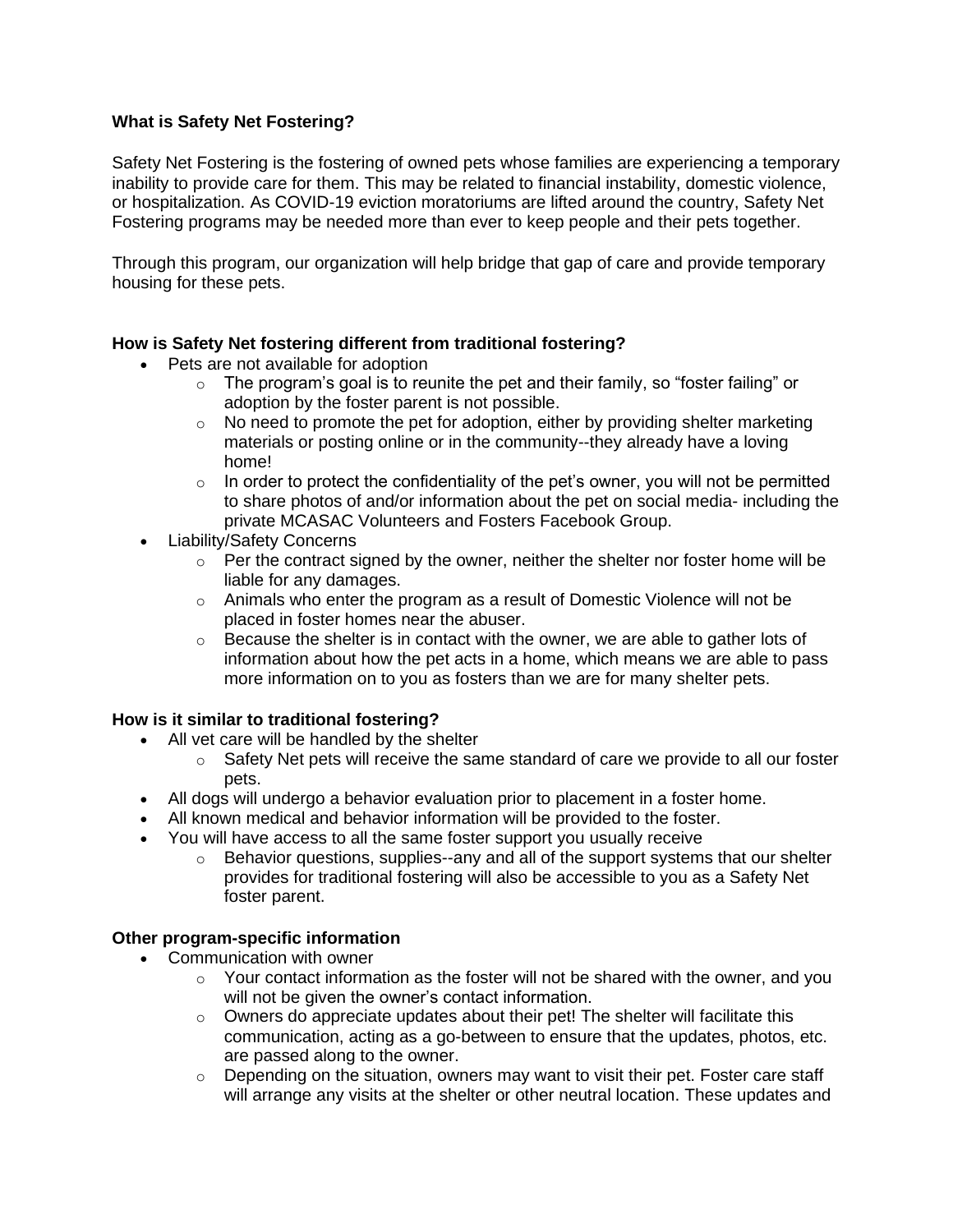visits are an important way for the owner to maintain their connection with their pet during a difficult time and can help support both the owner and the pet. Owners will be allowed one scheduled visit with their pet during the pet's time in care.

- Timeline
	- $\circ$  It can sometimes take a few months for a pet parent in the program to secure stable housing and reunify with their pet. When you pick up your Safety Net foster pet, we will communicate to you when we expect that reunification to occur and will continue to provide updates to you as we get them. The Foster Safety Net program maxes out at 90 days.
	- $\circ$  While a consistent environment for the pet is ideal during this time of transition, the reunification process can take time, and we understand that can be a strain on foster parents. As such, we will regularly offer opportunities to end your foster caregiving experience and arrange for another foster to take over.
	- $\circ$  Fostering for the duration of the pet's time in the program is not required to be a Safety Net foster parent.
	- $\circ$  Just like with our shelter animals, if the fostering situation does not work out, the animal should be returned to MCASAC. We will attempt to find another foster, however, if we are unable to do so, the animal will remain at the shelter under either our Safekeep or Emergency Boarding program.
- **Reunification** 
	- $\circ$  MCASAC already offers a program called Safekeep, where owners facing the same types of circumstances are offered 30 days of temporary housing for their pets. In 2020, the reunification rate for these animals was 68%. Other shelters with similar programs who have extended their programs to 90 days have seen an increase in reunification. We are hoping with the addition of this program to support our Safekeep program, we will see an increase in reunification. The likelihood of reunification increases when owners have an outside form of support (such as a social worker), which is one of the requirements for this program.
- **Need in Our Community** 
	- o MCASAC housed 77 pets under its Safekeep program in 2020, and 111 companion animals in 2019. In the first quarter of 2021, MCASAC has already housed 20 Safekeep pets. When the eviction moratorium comes to an end, we expect to see even more families in need of assistance.
- Weekly check-ins
	- $\circ$  A representative from our shelter will be checking in with you once a week to see how things are going and how your foster pet is doing.

## **Impact on fostering shelter animals**

- If you are both a regular foster and a Safety Net foster, fostering for our shelter animals takes priority over Safety Net animals. If you are able to foster a current MCASAC dog in need, we will prioritize you fostering the MCASAC dog over a Safety Net dog.
- You may choose to be a Safety Net foster and not foster shelter animals, or you may choose to foster only shelter animals and not participate in this program.
- As kittens need to be kept separate from other animals until they have had at least two FVRCP vaccines, provided you have a separate space for the kittens during the time period, you will still be able to foster kittens. Provided there are no health concerns, kittens may still be introduced to the household. However, just like with introducing any cats, it takes time for them to adjust and you may see behaviors from the owned cat